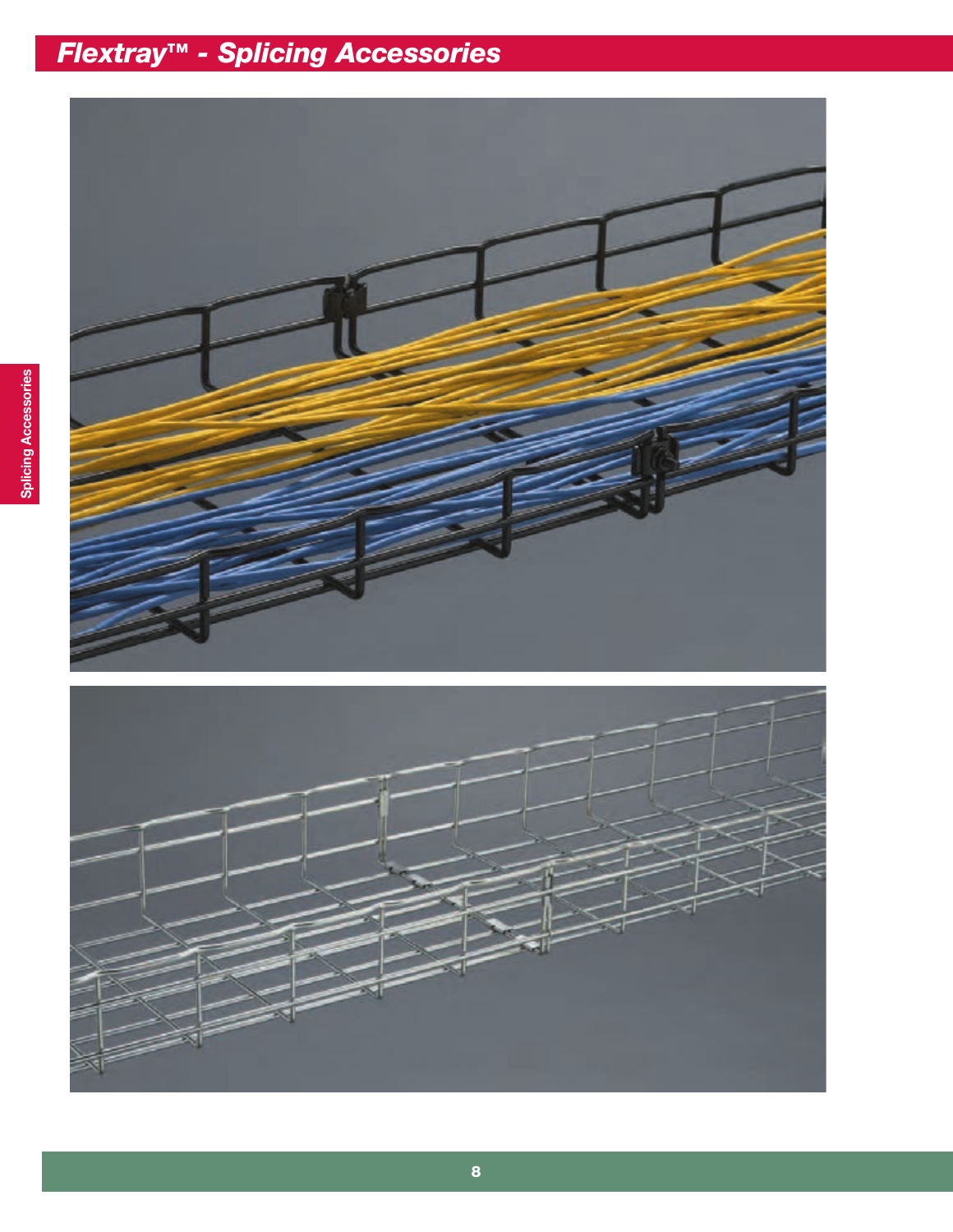**Part Description Qty./Box Wt./Box Number lbs. kg**

**WASHER SPL KIT\_\_**  $\begin{array}{|c|c|c|c|c|} \hline \text{Assembly of} & 50 & 4.5 & 2.04 \hline \end{array}$ Staked Washer Stud/Washer & Finned Nut

- Washer is staked to bolt, holding part stationary during installation
- Fewer parts to handle
- For use with all tray widths and sizes

**BLE** suffix indicates black zinc finish for this part only

• Finishes \_\_: **EG**, **BLE**

6 q



**Washer Splice Kit**

**Splicing Chart** (number of splices required for UL Classification)

| <b>Tray Height</b> |              | <b>Tray Width - number of splices</b> |               |               |                |                |                |                |                |  |  |
|--------------------|--------------|---------------------------------------|---------------|---------------|----------------|----------------|----------------|----------------|----------------|--|--|
|                    | 2"<br>(50mm) | 4"<br>(100mm)                         | 6"<br>(150mm) | 8"<br>(200mm) | 12"<br>(300mm) | 16"<br>(400mm) | 18"<br>(450mm) | 20"<br>(500mm) | 24"<br>(600mm) |  |  |
| 2"                 | ΝC           | ΝC                                    |               |               |                |                |                | ე              |                |  |  |
| 4"                 | ΝM           |                                       | G             | 6             | b              |                |                |                |                |  |  |
| 6"                 | ΝM           | <b>NM</b>                             | ΝM            | h             |                |                |                |                |                |  |  |

 $NC = Not UL$  Classified in this size  $NM = F$ lextray is not manufactured in this size

- Works with all splicing needs
- For use with all tray widths and sizes
- Components are sold separately
- Finishes \_\_: **EG**, **BLE-BLO**, 304S, 316S

**FTHDWE 1/4** not available in **BLE**. **TOP WASHER & BTM WASHER** not available in **BLO**.



**Splicing Chart** (number of splices required for UL Classification)





**Splice Hardware Components**

**Part Description Qty./Box Wt./Box Number l**bs. kg

**TOP WASHER\_\_** 1" Square 50 1.4 0.63

**BTM WASHER**  $\begin{bmatrix} 1^{3/16} & \text{Square} \\ \text{Spline Washer} \end{bmatrix}$  50  $\begin{bmatrix} 2.0 & 0.91 \end{bmatrix}$ 

 $1/4$ " x 1" **FTHDWE 1/4\_\_** Carriage Bolt & 50 1.2 0.54 Finned nut

BTM WASHER FTHDWE1/4 TOP WASHER

| <b>Tray Height</b> |              | Tray Width - number of splices |               |               |                |                |                |                |                |  |  |
|--------------------|--------------|--------------------------------|---------------|---------------|----------------|----------------|----------------|----------------|----------------|--|--|
|                    | 2"<br>(50mm) | $A$ <sup>13</sup><br>(100mm)   | 6"<br>(150mm) | 8"<br>(200mm) | 12"<br>(300mm) | 16"<br>(400mm) | 18"<br>(450mm) | 20"<br>(500mm) | 24"<br>(600mm) |  |  |
| יי פ               | ΝC           | ΝC                             |               |               |                |                |                |                | ა              |  |  |
| 4"                 | ΝM           |                                |               | b             |                |                |                |                |                |  |  |
| 6"                 | ΝM           | ΝM                             | <b>NM</b>     |               |                |                |                |                |                |  |  |

 $NC = Not UL$  Classified in this size  $NM = F$ lextray is not manufactured in this size

*See page 2 for finish and grounding information* 

**Splicing Accessories Splicing Accessories**

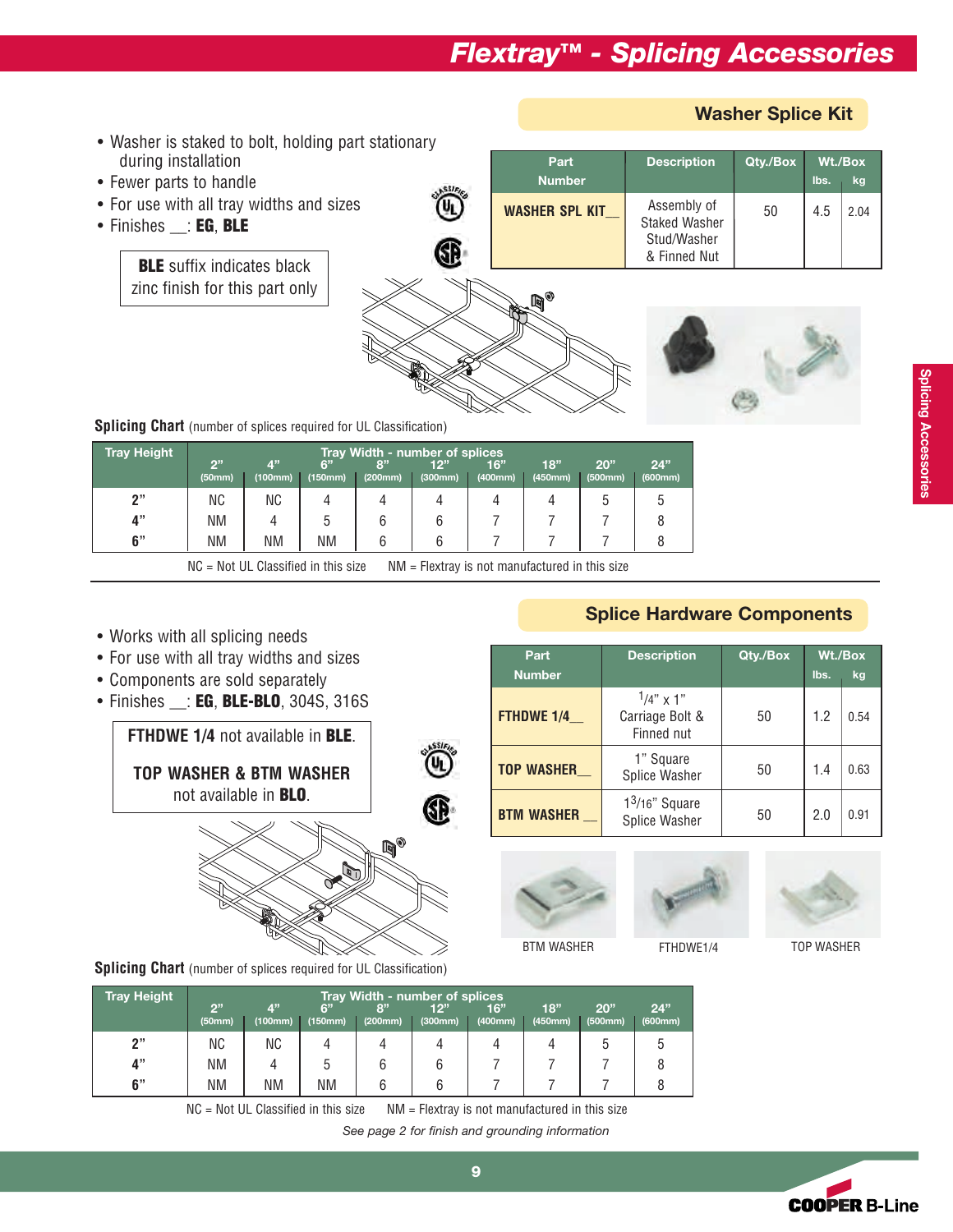| Part<br><b>Number</b> | <b>Description</b>         | Qty./Box |  |      |  |
|-----------------------|----------------------------|----------|--|------|--|
| <b>FTSCH</b>          | <b>Connecting Hardware</b> | 50       |  | 0.91 |  |

# E B

- **Connecting Hardware Connecting Hardware Adaptable and designed for use with** splice plate (FTS3SP), SPLICE BAR, and long splice bar (FTS36SB).
	- Finishes \_\_: **EG**, **BLE-BLO**, 304S, 316S



|  |  |  |  | <b>Splicing Chart</b> (number of splices required for UL Classification) |  |
|--|--|--|--|--------------------------------------------------------------------------|--|
|  |  |  |  |                                                                          |  |

| <b>Tray Height</b> |              | Tray Width - number of splices         |               |               |                |                |                |                |                |  |  |  |
|--------------------|--------------|----------------------------------------|---------------|---------------|----------------|----------------|----------------|----------------|----------------|--|--|--|
|                    | 2"<br>(50mm) | $\mathbf{A}^{\prime\prime}$<br>(100mm) | 6"<br>(150mm) | 8"<br>(200mm) | 12"<br>(300mm) | 16"<br>(400mm) | 18"<br>(450mm) | 20"<br>(500mm) | 24"<br>(600mm) |  |  |  |
| יי פ               | ΝC           | ΝC                                     |               |               |                |                |                | 5              |                |  |  |  |
| 4"                 | ΝM           |                                        | 5             | 6             |                |                |                |                |                |  |  |  |
| 6"                 | <b>NM</b>    | <b>NM</b>                              | <b>NM</b>     |               |                |                |                |                |                |  |  |  |

NC = Not UL Classified in this size NM = Flextray is not manufactured in this size

# **Wing Splice™**

| Part<br><b>Number</b> | <b>Description</b> | Qty./Box | Wt./Box<br>lbs.<br>kg |      |
|-----------------------|--------------------|----------|-----------------------|------|
| <b>FTSWN</b>          | <b>Wing Splice</b> | 50       | 3.0                   | 1.38 |

- Two piece design for easy handling
- Tool-less installation
- Reduces installation time, especially when used on fittings and bends
- Finish\_\_: **ZN**







**Splicing Chart** (number of splices required for UL Classification)

| <b>Tray Height</b> |              | Tray Width - number of splices |               |               |                |                |                |                |                |  |  |
|--------------------|--------------|--------------------------------|---------------|---------------|----------------|----------------|----------------|----------------|----------------|--|--|
|                    | 2"<br>(50mm) | 4"<br>(100mm)                  | 6"<br>(150mm) | 8"<br>(200mm) | 12"<br>(300mm) | 16"<br>(400mm) | 18"<br>(450mm) | 20"<br>(500mm) | 24"<br>(600mm) |  |  |
| "?                 | ΝC           | ΝC                             |               |               |                |                |                | b              | w              |  |  |
| 4"                 | ΝM           | 4                              |               | b             |                |                |                |                |                |  |  |
| 6"                 | ΝM           | ΝM                             | ΝM            | h             | h              |                |                |                |                |  |  |

 $NC = Not UL$  Classified in this size  $NM = F$ lextray is not manufactured in this size

*See page 2 for finish and grounding information*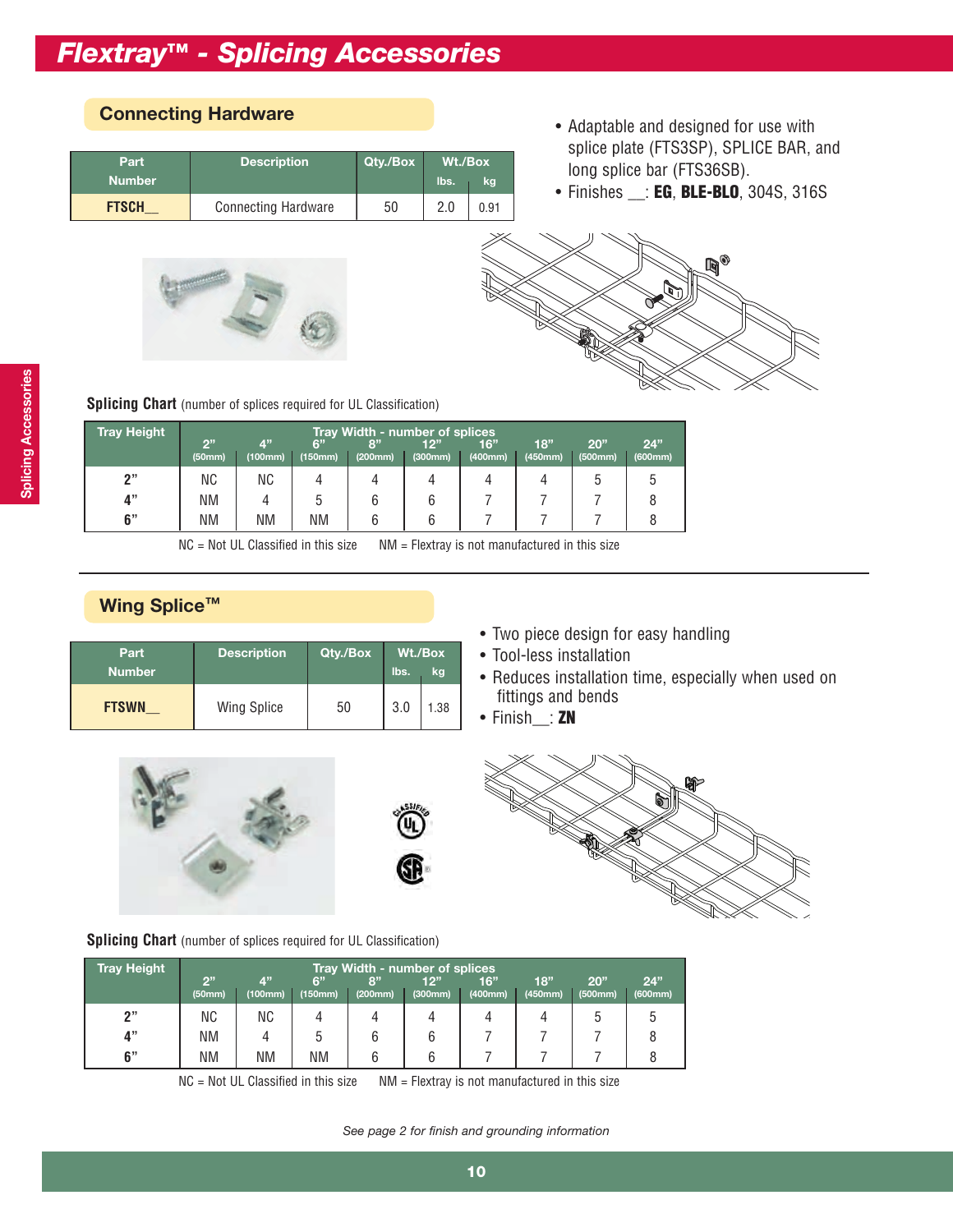**Splice Plate (only)**

| Part<br><b>Number</b> | <b>Description</b> | Length | <b>Height</b> | Hole<br><b>Diameter</b> | Qty./Box | Wt./Box<br>lbs. | kg   |
|-----------------------|--------------------|--------|---------------|-------------------------|----------|-----------------|------|
| <b>FTS3SP</b>         | Splice Plate       | 2.7"   | 1.6"          | 0.27"                   | 50       | 6.1             | 2.76 |

- Splice plate is designed for use with connecting hardware (FTSCH) to provide added stability of splice connections
- Hardware sold separately
- Finish\_\_: **ZN**, SS6



### **Flexmate™ Splice System**

**Part Description Qty./Box Wt./Box Number lbs.** kg **FLEXMATE2\_\_** Flexmate <sup>50</sup> 1.0 0.45 Splice Clips

**FLEXMATE TOOL** Flexmate  $\begin{array}{ccc} 1 & 0.7 & 0.32 \end{array}$ Splice Tool

- Fastest splice connection method available in the industry
- For use with 4" (100mm) to 12" (300mm) wide tray
- Flexmate clips and tool sold separately
- Finishes \_\_: **GS**, BLE

Note: Please contact Cooper B-Line when using Flexmates on tray widths larger than 12" (300mm) for specific requirements. Cooper B-Line recommends that splice/supports comply with NEMA VE-2 installation requirements





#### **Splicing Chart** (number of splices required for UL Classification)

| <b>Tray Height</b> | 2" | Tray Width - number of splices<br>A"<br>ድ"<br>12"<br>(100mm)<br>(150mm)<br>(200mm)<br>(300mm)<br>(50mm) |    |   |   |  |  |  |  |
|--------------------|----|---------------------------------------------------------------------------------------------------------|----|---|---|--|--|--|--|
| 2"                 | ΝC | ΝC                                                                                                      |    | b | b |  |  |  |  |
| 4"                 | ΝM | b                                                                                                       |    |   |   |  |  |  |  |
| 6"                 | ΝM | ΝM                                                                                                      | ΝM |   |   |  |  |  |  |

NC = Not UL Classified in this size

NM = Flextray is not manufactured in this size

*See page 2 for finish and grounding information* 



**Splicing Accessories**

**Splicing Accessories** 

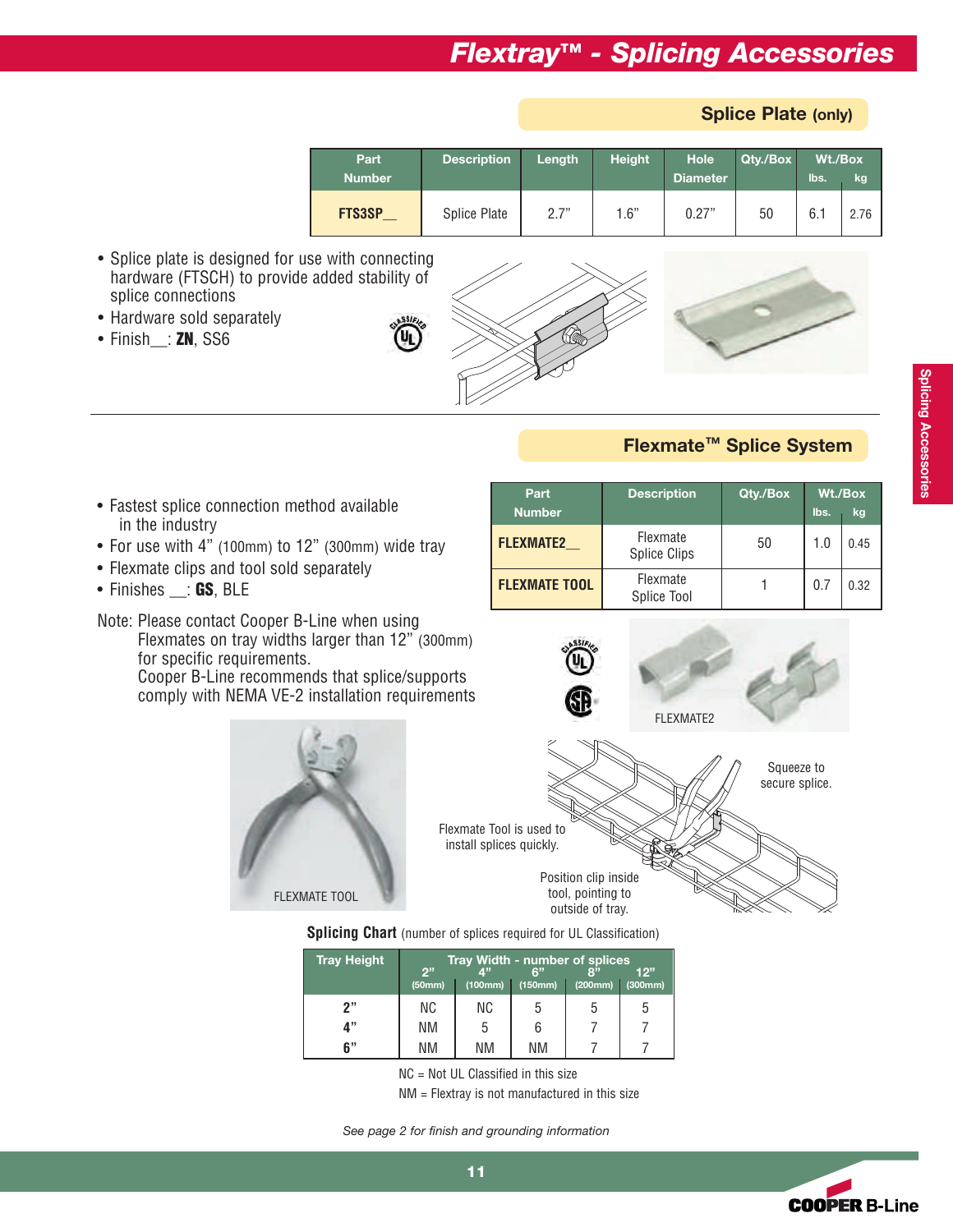### **Tab-Loc Connector**

| Part<br><b>Number</b> | <b>Description</b>    | Length | Qty./Box<br>lbs. | Wt./Box<br>kg |      |
|-----------------------|-----------------------|--------|------------------|---------------|------|
| <b>FTSTLC</b>         | Tab-Loc<br>Connectors | 9.29"  | 50               | 7.2           | 3.26 |



#### • Fast splice for straight runs of tray

- For use with 2" (50mm) to 32" (800mm) wide tray to connect straight sections only
- Finishes \_\_: **ZN**, SS6



**Application Requirements** 

The recommendations listed are equal for all depths (except as noted).

**Splicing Chart** (number of splices required for UL Classification)

| <b>Tray Height</b> | 2"        | Tray Width - number of splices<br>4"<br>24"<br>6"<br>18"<br>12"<br>20"<br>8"<br>16"<br>(200mm)<br>(400mm)<br>(300mm)<br>(450mm)<br>(500mm)<br>(100mm)<br>(600mm)<br>(150mm)<br>(50mm) |    |   |   |  |  |   |   |  |  |  |
|--------------------|-----------|---------------------------------------------------------------------------------------------------------------------------------------------------------------------------------------|----|---|---|--|--|---|---|--|--|--|
|                    |           |                                                                                                                                                                                       |    |   |   |  |  |   |   |  |  |  |
| 2"                 | ΝC        | ΝC                                                                                                                                                                                    |    |   |   |  |  | b | 5 |  |  |  |
| 4"                 | <b>NM</b> | 4                                                                                                                                                                                     | b  | 6 | 6 |  |  |   |   |  |  |  |
| 6"                 | <b>NM</b> | <b>NM</b>                                                                                                                                                                             | ΝM | 6 | b |  |  |   |   |  |  |  |

 $NC = Not UL$  Classified in this size  $NM = F$ lextray is not manufactured in this size

### **Installation**



*See page 2 for finish and grounding information*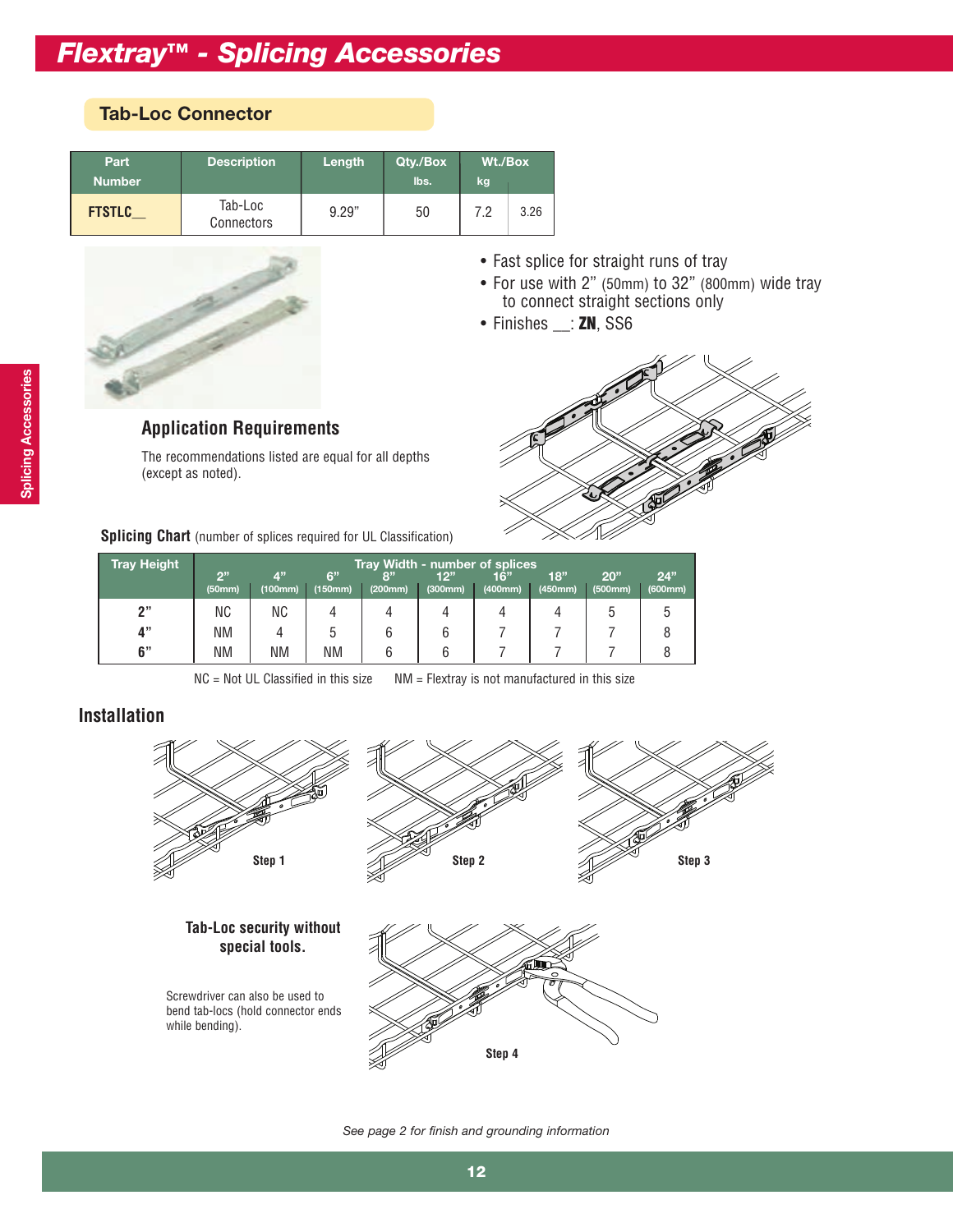#### **Splice Bar**

- Adds rigidity to washer splice methods
- Used on side rails only (not for use in tray bottom)
- For use on trays when using splice hardware FTSCH
- Hardware sold separately
- Finishes \_\_: **EG**, BLE, HD, 316S

| Part<br><b>Number</b> | <b>Description</b>      | Qty./Box | lbs. | Wt./Box<br>kg |
|-----------------------|-------------------------|----------|------|---------------|
| <b>SPLICE BAR</b>     | $10^{13}/16$ " Long Bar | 50       | 14.0 | 6.35          |







Each splice bar requires three (3) each of Hardware Splice Components - TOP WASHER, and FTHDWE 1/4 to complete connection. These items must be ordered separately.

Washer Splice Kits (WASHER SPL KIT) are required for connections on bottom of tray.

| <b>Tray Height</b> |              |                                      |               |               | Tray Width - number of splices |                |                |                |                |  |
|--------------------|--------------|--------------------------------------|---------------|---------------|--------------------------------|----------------|----------------|----------------|----------------|--|
|                    | 2"<br>(50mm) | $\mathbf{A}^{\mathbf{y}}$<br>(100mm) | 6"<br>(150mm) | 8"<br>(200mm) | 12"<br>(300mm)                 | 16"<br>(400mm) | 18"<br>(450mm) | 20"<br>(500mm) | 24"<br>(600mm) |  |
| "?                 | ΝC           | ΝC                                   |               |               |                                |                |                |                |                |  |
| 4"                 | ΝM           |                                      |               |               |                                |                |                |                |                |  |
| 6"                 | <b>NM</b>    | ΝM                                   | <b>NM</b>     |               |                                |                |                |                |                |  |

**Splicing Chart** (number of splices required for UL Classification)

 $NC = Not UL$  Classified in this size  $NM =$  Flextray is not manufactured in this size

*See page 2 for finish and grounding information* 

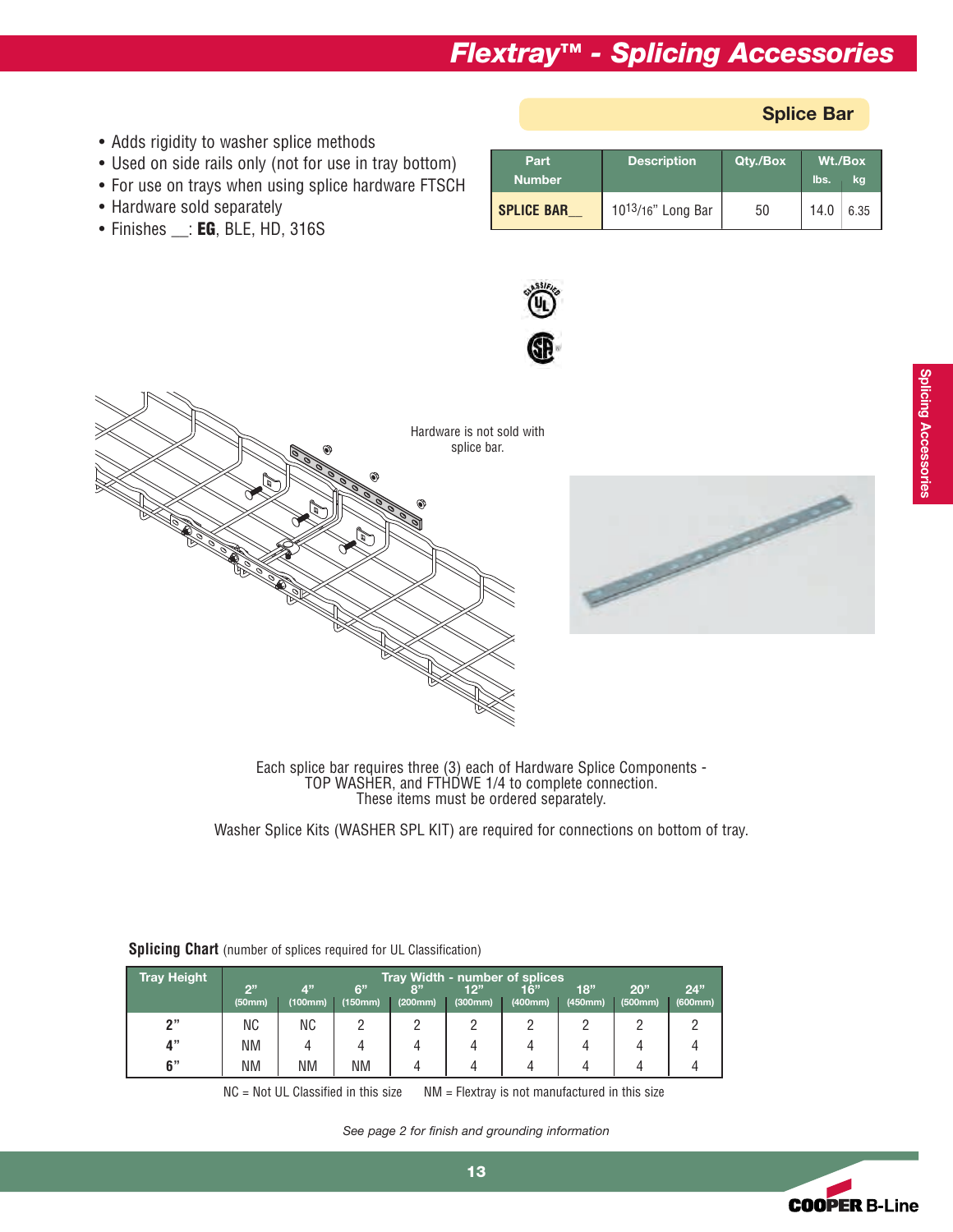### **Splice Bar Kit**



**Splicing Chart** (number of splices required for UL Classification)

| <b>Tray Height</b> | Tray Width - number of splices |           |         |         |         |         |         |         |         |  |
|--------------------|--------------------------------|-----------|---------|---------|---------|---------|---------|---------|---------|--|
|                    | 2"                             | 4"        | 6"      | 8"      | 12"     | 16"     | 18"     | 20"     | 24"     |  |
|                    | (50mm)                         | (100mm)   | (150mm) | (200mm) | (300mm) | (400mm) | (450mm) | (500mm) | (600mm) |  |
| יי מ               | ΝC                             | <b>NC</b> | C       |         |         |         |         |         |         |  |
| 4"                 | <b>NM</b>                      |           | 4       |         |         |         |         |         |         |  |
| 6"                 | <b>NM</b>                      | ΝM        | ΝM      |         |         |         |         |         |         |  |

 $NC = Not UL$  Classified in this size  $NM = F$ lextray is not manufactured in this size

### **Expansion Splice Kit**

| Part<br><b>Number</b> | <b>Description</b>                      | Qty./Box | lbs. | Wt./Box<br>kq |
|-----------------------|-----------------------------------------|----------|------|---------------|
| <b>FTS12ESK</b>       | 12" Long<br><b>Expansion Splice Kit</b> | 1 Kit    | 0.45 | 0.20          |



- Allows 13/4" (44mm) of expansion between two pieces of Flextray at expansion joints.
- To install, tighten nylon loc-nut until nut comes into contact with splice bar, then loosen approximately 1/4 turn.
- Includes two (2) splice bars and eight (8) sets of hardware
	- Finishes \_\_: **ZN**

### **Long Splice Bar (only)**

| Part<br><b>Number</b> | <b>Description</b>  | Qty./Box | Wt./Box<br>lbs.<br>kg |      |  |
|-----------------------|---------------------|----------|-----------------------|------|--|
| <b>FTS12SB</b>        | 12" Long - 6 Slots  |          | 0.13                  | 0.06 |  |
| <b>FTS36SB</b>        | 36" Long - 18 Slots |          | 0.40                  | 0.18 |  |





- FTS36SB long splice bar is used for assembly of large radius horizontal bends or field cut into short splice bars
- Splice Bars are designed for use with connecting hardware (FTSCH)
- Hardware sold separately
- Finishes \_\_: **ZN**, FB, SS6

FTS12SB FTS36SB

*See page 2 for finish and grounding information*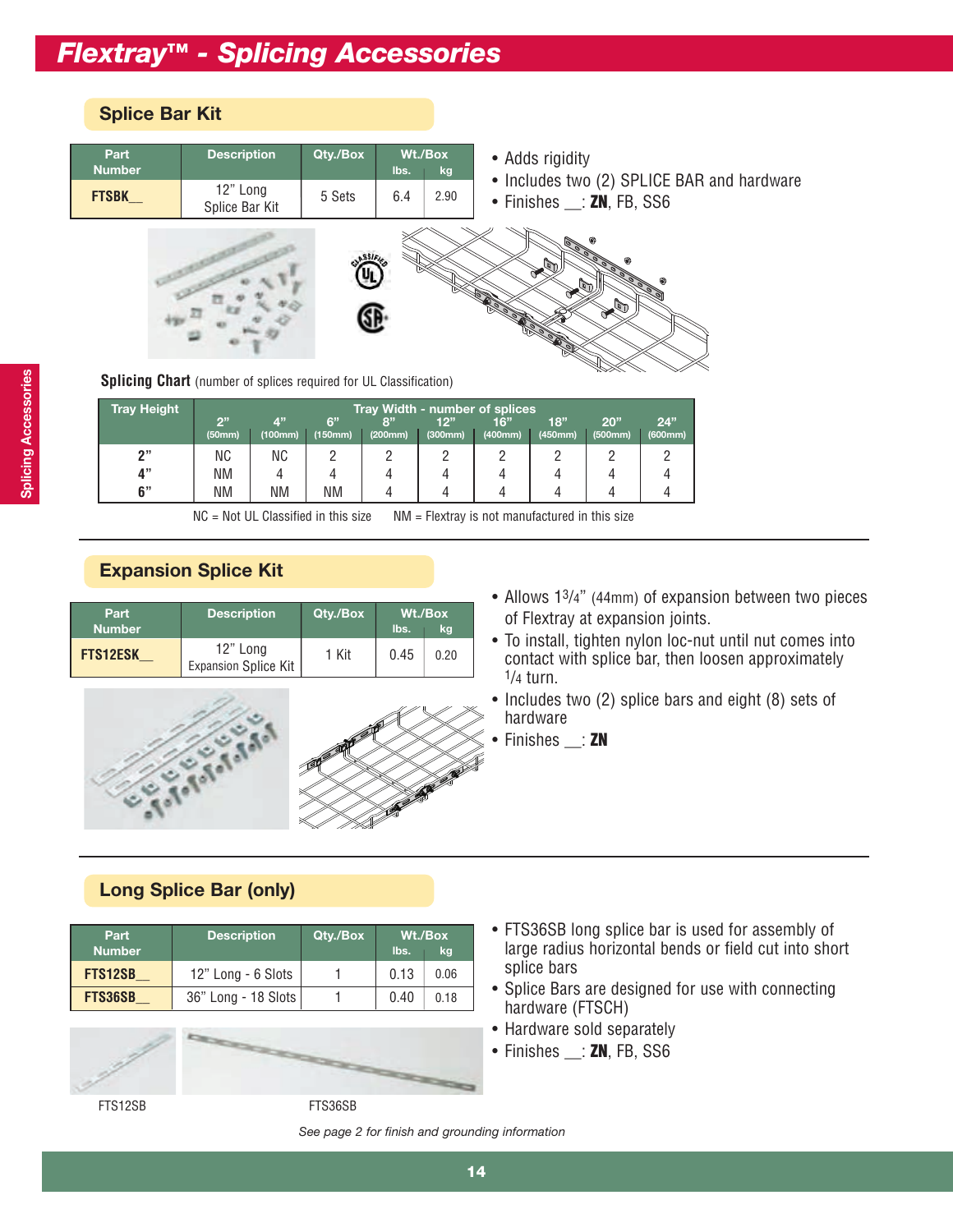- Easy way to mount 4" (100mm) wide tray for raceway run.
- Use <sup>1</sup>/4" screws to attach SUPT WASHER to your specific wall/stud application (hardware sold separately).
- FTA6HD can be used in pairs to create a center-hung support using  $3/8$ " rod.
- To protect cables use threaded rod protector (page 61).
- To complete  $3/8$ " center hanger assembly use:
	- 2 FTA6HD
	- 2 HN 3/8"-16 hex nuts
- Finish: **ZN**, SS6

**Hold Down Plate**

| Part<br>Number     | <b>Slot Size</b>   | Qty./Box | Wt./Box<br>lbs.<br>kg |      |  |
|--------------------|--------------------|----------|-----------------------|------|--|
| <b>SUPT WASHER</b> | $.28" \times .70"$ | 50       | 4.7                   | 2.13 |  |
| <b>FTA6HD</b>      | $.40" \times .70"$ | 50       | 3.5                   | 1.59 |  |

- Horizontal adjustable kit can be used to create **Horizontal Adjustable Kit** horizontal angles from prepared Flextray straight sections
- Conveniently poly-bagged
- Finishes \_\_: **EG**, BLE, 316S

| Part<br><b>Number</b> | <b>Description</b>           | Qty./Box | lbs. | Wt./Box<br>kg |
|-----------------------|------------------------------|----------|------|---------------|
| <b>FTSHAK</b>         | Horizontal<br>Adjustable Kit | 10       | 2.4  | 1.09          |



- **90 Degree Kit** For fast assembly of 90° turns and tee fittings
- For use with all tray widths and sizes
- One kit will make two 90° turns or one tee fitting
- 90 DEGREE KIT: includes: two (2) 90° splice bars
- and eight (8) FTSCH • Finishes \_\_: **EG**, BLE, 316S



| Part<br><b>Number</b> | <b>Description</b>                 | Qty./Box | lbs. | Wt./Box<br>kg |
|-----------------------|------------------------------------|----------|------|---------------|
| <b>90 DEGREE KIT</b>  | 90 degree splice<br>bar & hardware |          | 1.3  | 0.59          |



*See page 2 for finish and grounding information* 



**15**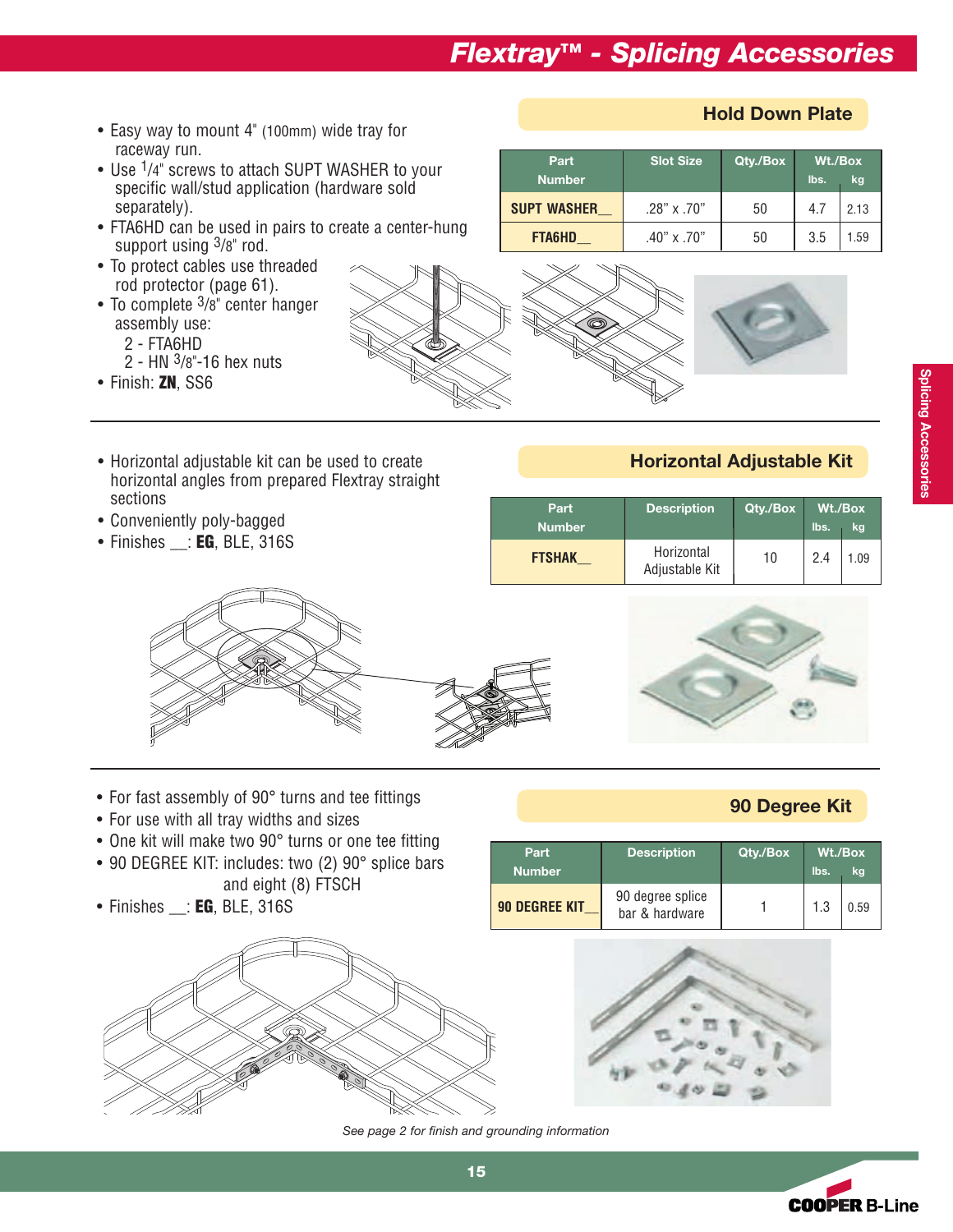#### **Components Required to Connect Two Sections of Flextray**